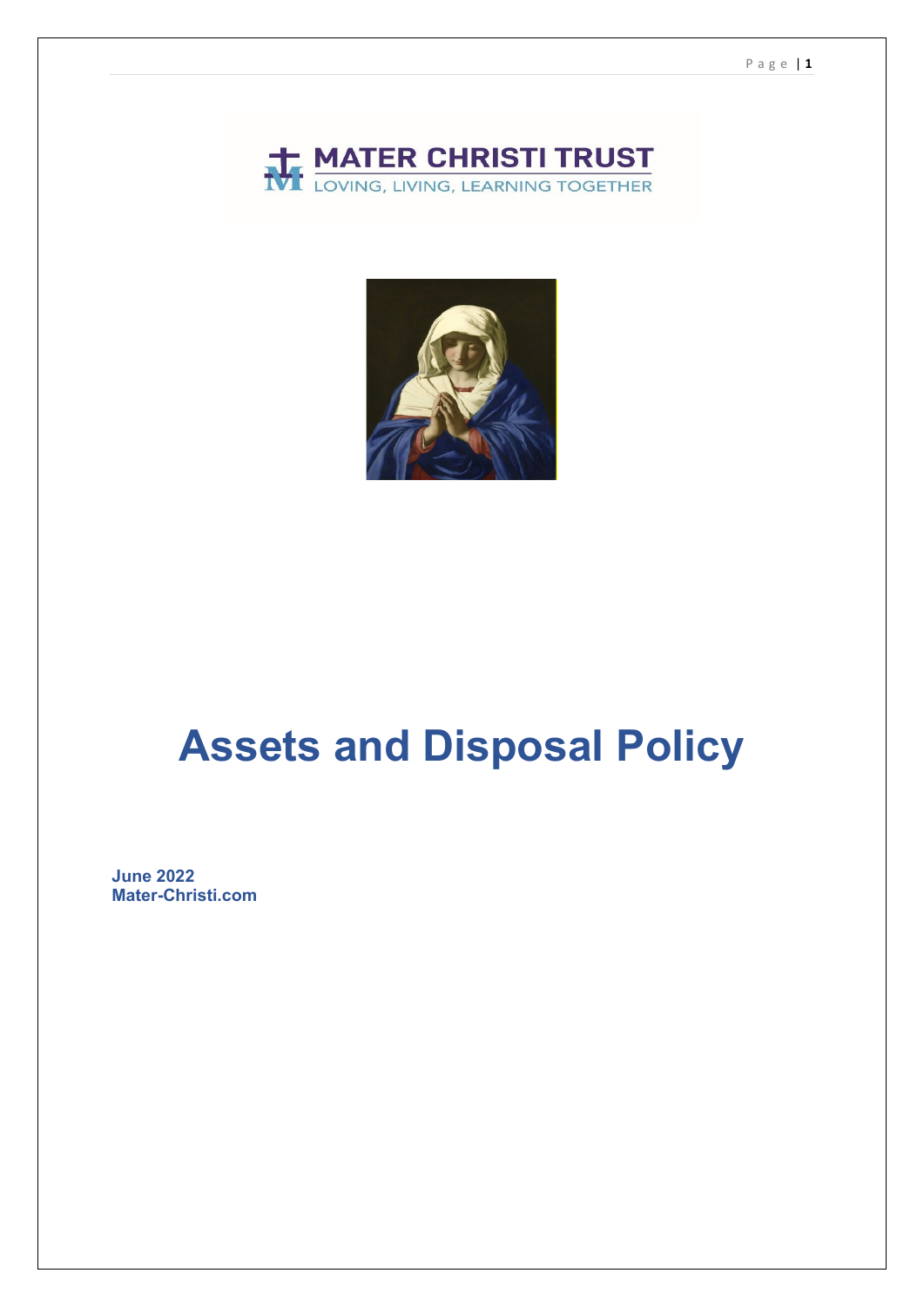| <b>Document owner</b>   | <b>Chief Operating Officer</b>         |                          |  |
|-------------------------|----------------------------------------|--------------------------|--|
| <b>Version number</b>   | $\mathbf{1}$                           |                          |  |
| <b>Related Policies</b> | Trust Governance Scheme of Delegation  |                          |  |
| <b>Publication Date</b> | March 2022                             |                          |  |
| <b>Review Date</b>      | September 2022                         |                          |  |
| <b>Approved by</b>      | Finance Committee 26 <sup>th</sup> May | Full Board June 8th 2022 |  |

#### **Document history**

| Version number | Date | Comments | Author |
|----------------|------|----------|--------|
|                |      |          |        |
|                |      |          |        |
|                |      |          |        |
|                |      |          |        |
|                |      |          |        |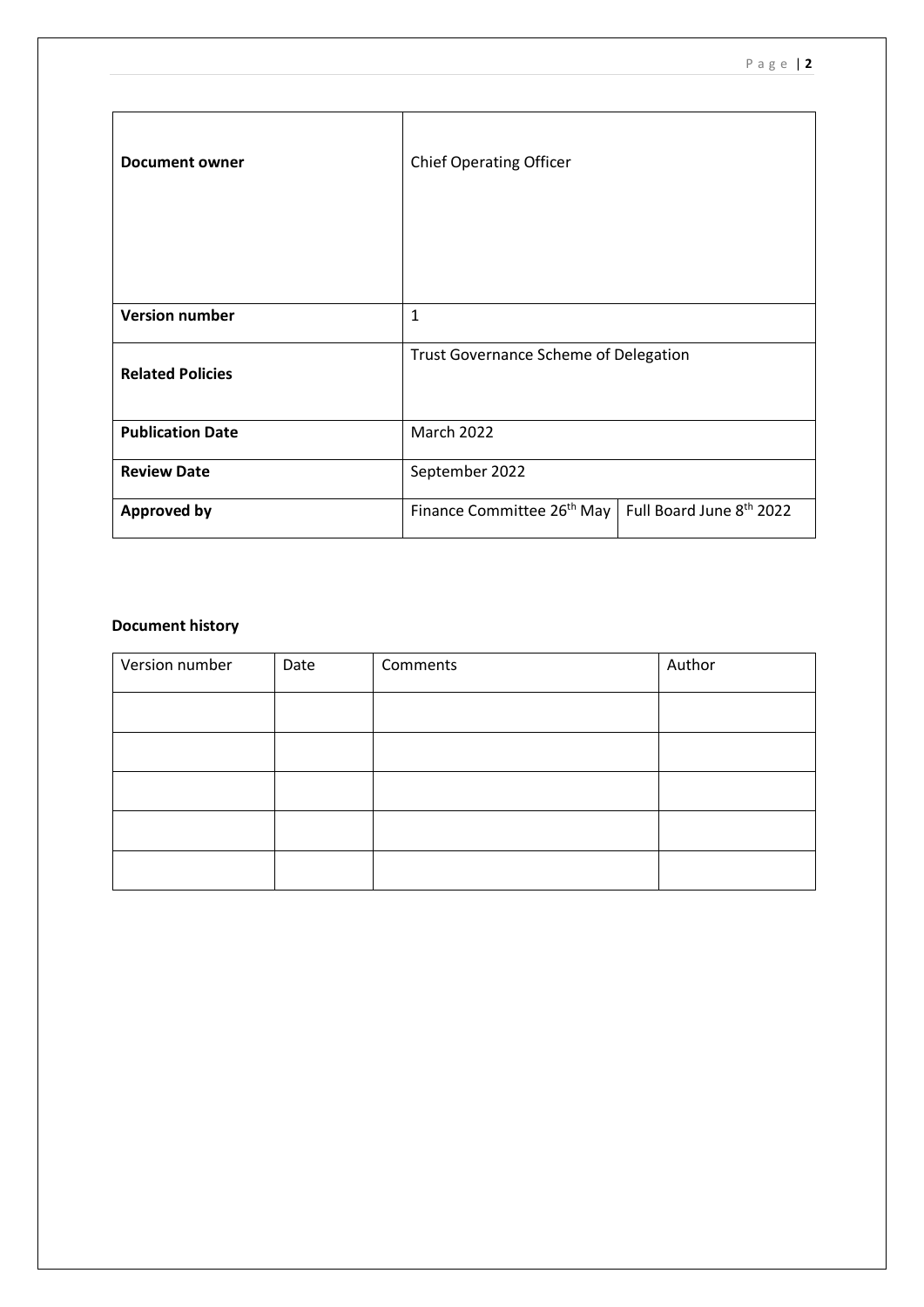## **Introduction**

The Academy Trust Handbook states that the Trust must establish a control framework which includes management and oversight of assets.

Capital assets are those from which a Trust expects to derive benefit for more than one year, typically land, buildings, vehicles and information technology. Capital assets are usually called fixed assets.

# **Policy Statement**

This policy ensures the Trust has a clear approach to the capitalisation, depreciation, security and disposal of its fixed assets, which allows it to adhere to statutory and best practice requirements, and safeguards assets against fraud and misappropriation.

# **Scope of Policy**

This policy covers the accounting treatment applied to assets, and outlines procedures for the security, recording and disposal of assets belonging to the Trust and the individual schools within the Trust. All members of staff are required to adhere to the procedures within this document.

# **Capitalisation**

Capital assets are defined as tangible and intangible assets that have initial useful lives that extend beyond a single reporting period.

All capital assets are recorded at historical cost as of the date acquired or constructed. If historical cost information is not available, assets are recorded at estimated historical cost by calculating current replacement cost and deflating the cost using the appropriate price‐level index.

The Trust has established the following minimum thresholds for capitalising fixed assets:

| • Land, Buildings and improvements | £5,000 |
|------------------------------------|--------|
| • Plant and machinery              | £5,000 |
| • Motor vehicles                   | £5,000 |
| • Furniture and equipment          | £1,000 |
| • ICT equipment                    | £1,000 |

Detailed records shall be maintained in the financial management system for all fixed assets above the established thresholds.

**Other assets -** Any items that meet the definition of a fixed asset but are below the capitalisation threshold, and are considered to be portable, valuable and desirable, shall be included on a separate inventory.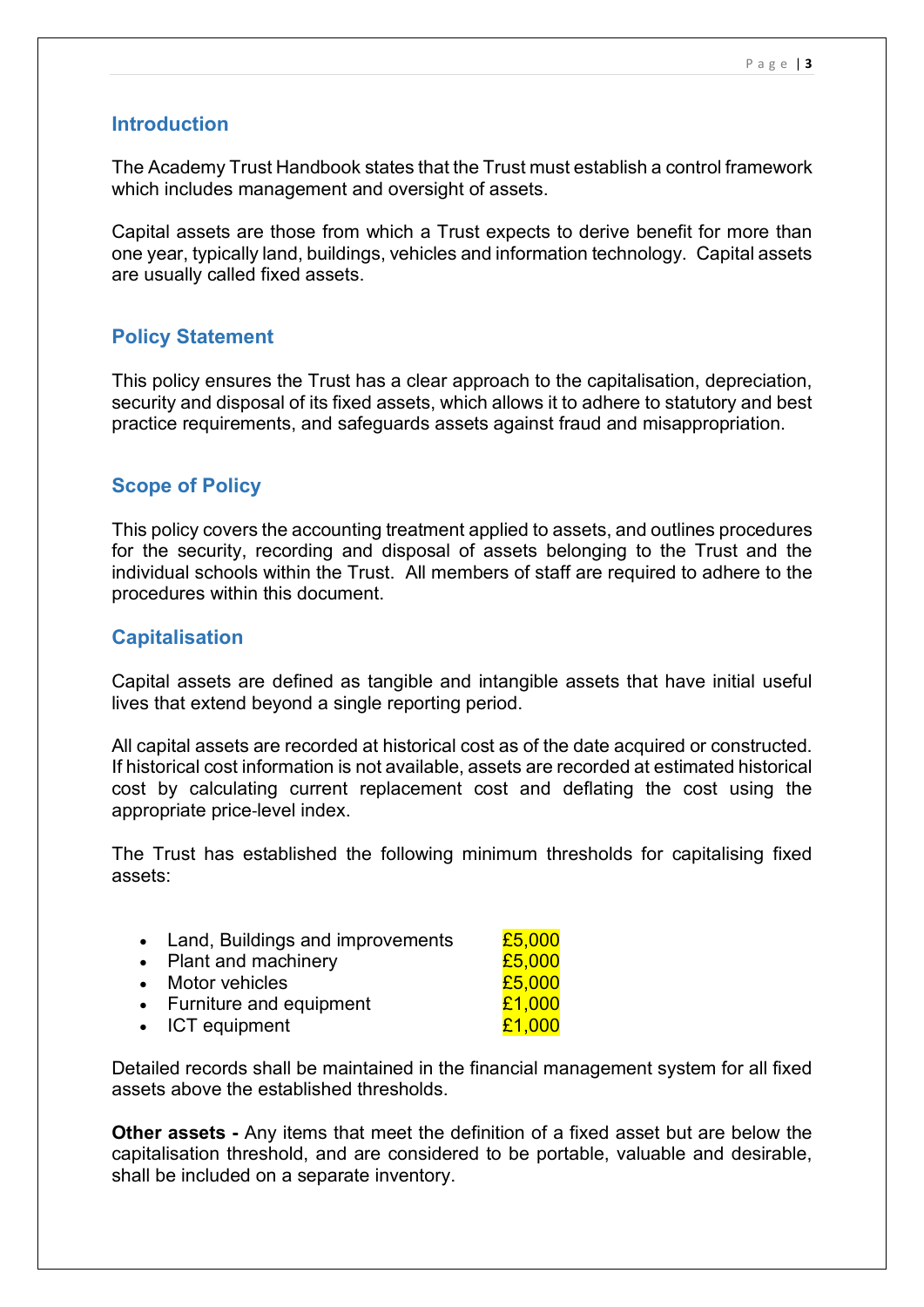# **Depreciation**

All fixed assets will be depreciated using a straight-line method of depreciation at the following rates:

| • Long-Leasehold Land           | 125 years |
|---------------------------------|-----------|
| • Long-Leasehold Buildings      | 50 years  |
| • Plant, Vehicles and Machinery | 7 years   |
| • Furniture and Equipment       | 7 years   |
| • ICT Equipment                 | 3 years   |

Note, Freehold Land, if owned, would not be depreciated.

# **Asset Register**

All fixed assets purchased with a value over the threshold must be entered into the asset register. The asset register will detail the following:

- asset description
- asset number
- serial number
- date of acquisition
- initial asset cost or value
- source of funding
- expected useful economic life, from depreciation rates detailed above
- depreciation
- current book value
- location
- name of member of staff or department responsible for the asset

## **Acquisition of Assets**

The Trust must obtain approval from ESFA for the acquisition of freehold of land or buildings.

The Finance Policy and Procedures outlines the procurement procedures in relation to other assets.

## **Gifts of Assets**

All fixed assets gifted to the Trust are to be recorded in the accounts as income in the period in which the fixed asset was given to the Trust. The value placed on gifts in kind should be either a reasonable estimate of their gross value to the Trust or the amount actually realised. The key test is what the Trust would have been prepared to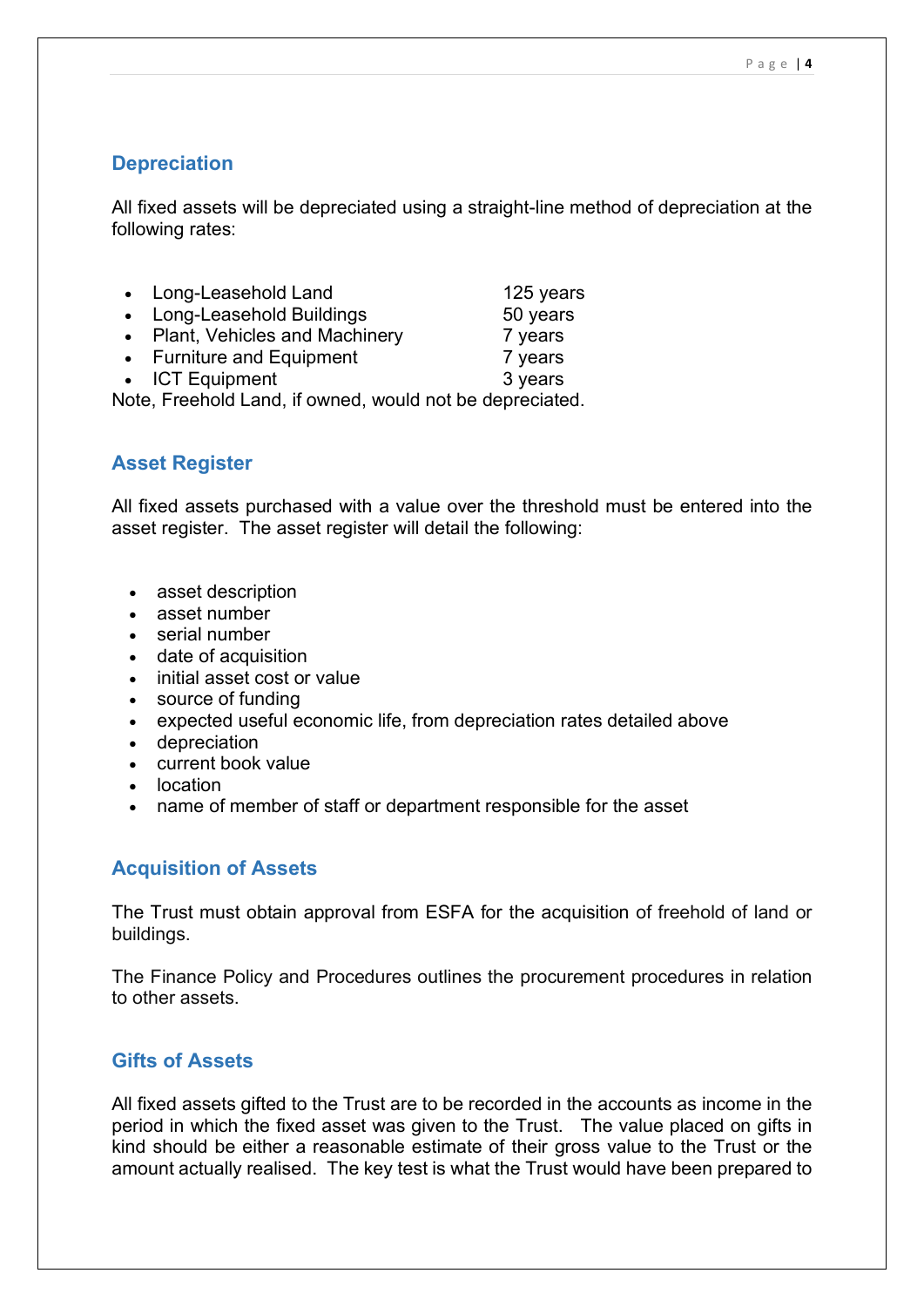pay to purchase the asset. Gifted assets are treated and recorded in the asset register in the same way as purchased assets.

#### **Security of Assets**

Wherever practicable all fixed assets and inventory items should have a barcode (asset tag) assigned which should be listed in the respective fixed asset or inventory records. Where appropriate, a security mark indicating the ownership of the property will be affixed to the asset.

The asset register is to be kept up to date and reviewed regularly. Items used by the Trust but not owned by the Trust should be recorded as such.

Physical inventory checks against the asset register are undertaken annually at or about July/August. This count is to be performed by someone other than the person responsible for the asset register. Differences between inventory checks and the register are investigated promptly and significant differences are reported to the Chief Operating Officer.

The Chief Operating Officer will investigate all differences and report to the Finance and Staffing Committee. Required action will be agreed to address the differences including: investigations, correction of the asset register and writing off the cost.

Stores and equipment are secured by means of physical and other security devices. Only authorised personnel may access secure storage areas.

#### **Loan of Assets**

Trust property must not be removed from Trust premises without the authority and prior written approval of the Chief Operating Officer. A record of the loan must be recorded in a loan book and booked back in to the Trust when it is returned.

If assets are on loan for extended period or to single member of staff on a regular basis, the situation may give rise to a "benefit-in-kind" for taxation purposes. Loans should therefore be kept under review and any potential benefits discussed with the Trust's auditors.

#### **Disposal**

The Trust must obtain prior approval from ESFA for the following transactions:

- disposing of a freehold of land or buildings,
- disposing of heritage assets, as defined in financial reporting standards, beyond any limits in the funding agreement for the disposal of assets generally.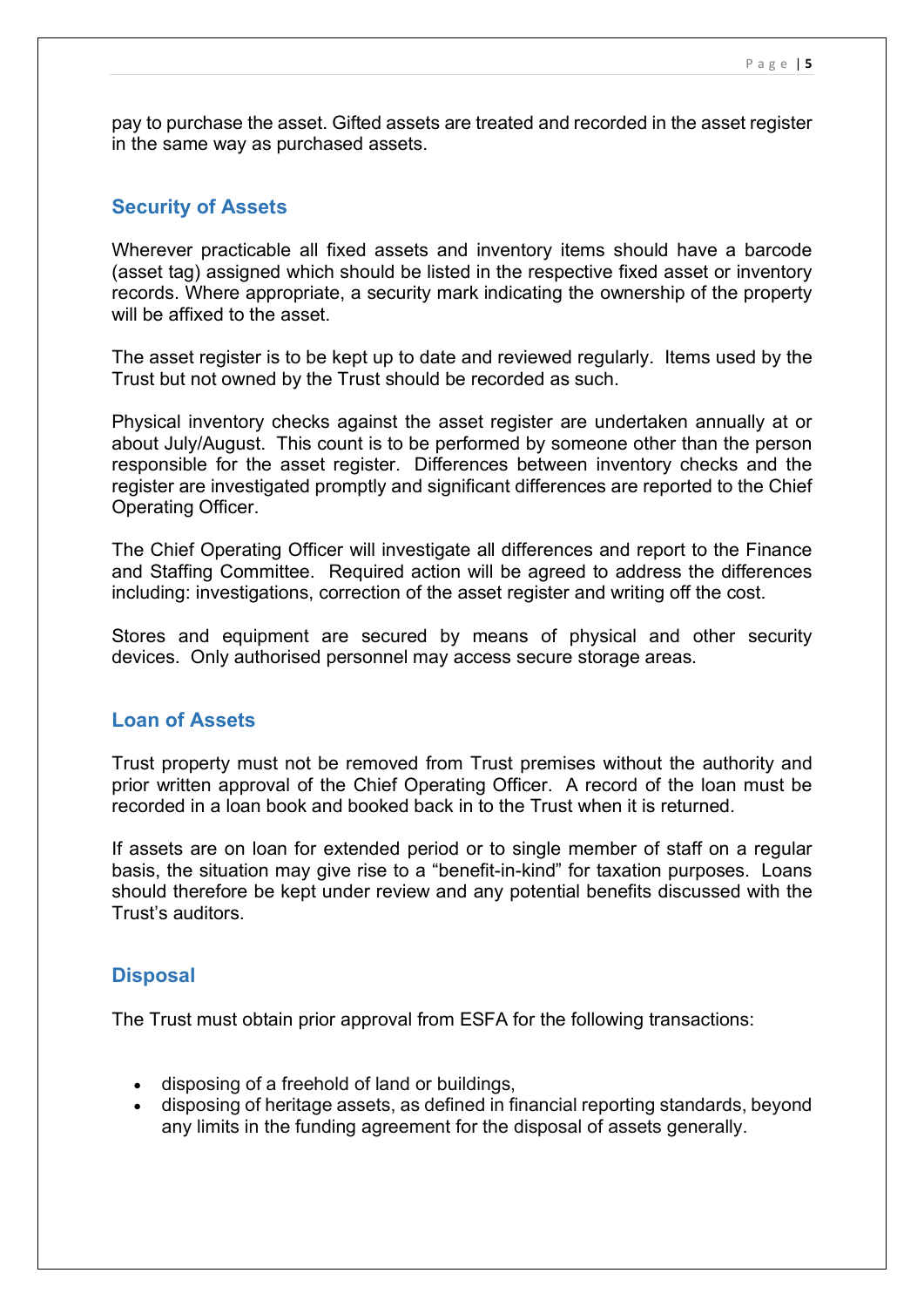Other than land, buildings and heritage assets, the Trust can dispose of any other fixed asset without ESFA's approval.

The Trust must ensure that disposal achieves the best price that can reasonably be obtained, and maintains the principles of regularity, propriety and value for money.

Assets may be available for disposal for a number of reasons which may include:

- Beyond repair or obsolete,
- No longer complying with Health and Safety requirements,
- No longer required due to changed procedures or functions,
- Not capable of running required software.

All requests for disposal must be submitted to the Chief Operating Officer and then approved by the Finance Committee. Asset disposal decisions, and the reasons for taking them, must be documented. Not only does this assist in audit and other examinations, but it highlights successes and problems for future reference.

Acceptable methods of disposal are:

- **Private Sale** To ensure a fair price is received, a market valuation should be obtained. The sale should be publicised appropriately, via advertising or emailing and could sold to the first person to make an offer or via sealed bids, as appropriate.
- **Donation to an appropriate organisation** All donations must be approved by the Finance Committee.
- **Recycled or Destroyed** Items with no market value or no use to another organisation should be appropriately and safely destroyed.
- **Sale or donation of ICT equipment** All stored data including hard disc contents must be erased**.**
- The recipient of any electrical equipment, including ICT equipment should be advised in writing that the Trust will not be liable for any Health and Safety issues surrounding the use of the equipment.

The objectives of each disposal should be:

- To provide the best possible means for the disposal of redundant or surplus assets.
- To achieve the best possible outcome for the Trust by gaining the best available net return when selling and to ensure the Trust is even-handed, open and honest in all dealings.
- To dispose of assets in a timely manner as non-disposal of obsolete equipment only takes up space, potentially incurs on‐going maintenance costs and deprives the Trust of income without any offsetting benefit.
- To ensure that any trust data, including personal data as defined by GDPR, is not released outside of the trust.